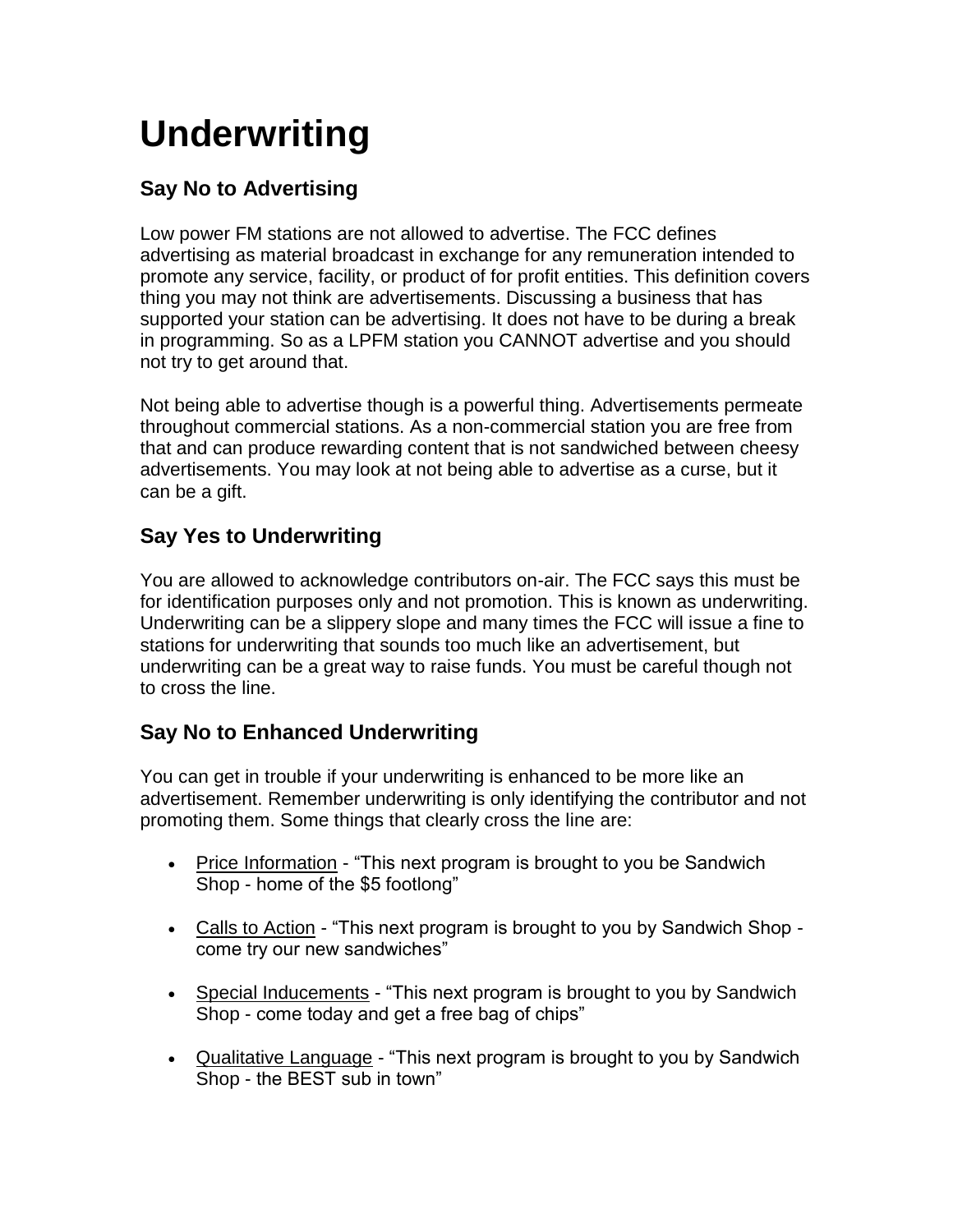The FCC has also said that underwriting announcements that are too long will seem promotional. They do not give an exact duration of time, but have identified that underwriting longer than 30 seconds can appear to be an ad. It will be a case by case issue in regards to length but you do not want your underwriting anywhere close to 60 seconds. There is no reason for them to even be longer than 30.

#### **Punishment**

The FCC's rules state that any person who willfully or repeatedly violate the ban on advertising will subject to forfeiture. The FCC has a base amount of a \$2,000 forfeiture. The FCC then assess that amount based on "the nature, circumstances, extent and gravity of the violation, and, with respect to the violator, the degree of culpability, any history of prior offenses, ability to pay, and such other matters as justice may require."

[\(http://www.law.cornell.edu/uscode/text/47/503\)](http://www.law.cornell.edu/uscode/text/47/503)

#### **Prevention**

- Don't try to get around the rules. It is not worth it. Advertising is a very competitive market and commercial station want to make sure noncommercial stations are not stepping on their turf.
- Be careful what you are saying on air. You should not be discussing the groups that have contributed to your station outside of underwriting.
- Do not have your on-air talent coming up underwriting announcements off the top of their heads. Write a script for the announcement and then stick to it.

#### **How to Make an Underwriting Announcement**

Since the **FCC's guide to underwriting** gives few specifics about making an underwriting announcement, many radio stations follow [PBS's guidelines.](http://www-tc.pbs.org/producing/media/producing/cms_page_media/1/Underwriting%201.2011_1.pdf) According to these guidelines, underwriting credit pods (the block of air-time used for underwriting) should appear at the beginning or end of a program and should not be longer than 60 seconds, with no more than 15 seconds spent acknowledging each contributor. Contributors might include local businesses, community organizations, churches or other houses of worship, and specific families and individuals. Besides the name of the contributor, an acknowledgement may mention factual information (e.g. Bob's Used Cars sells used cars in Central Texas) as well as an associated phone number, address, or website (preferably only one or two of these three options).

The average price for underwriting a contributor can vary significantly depending on region and the time slot of the credit pod. The LPFM station [WXED](http://www.weakradio.net/underwriting.htm) LP 107.3